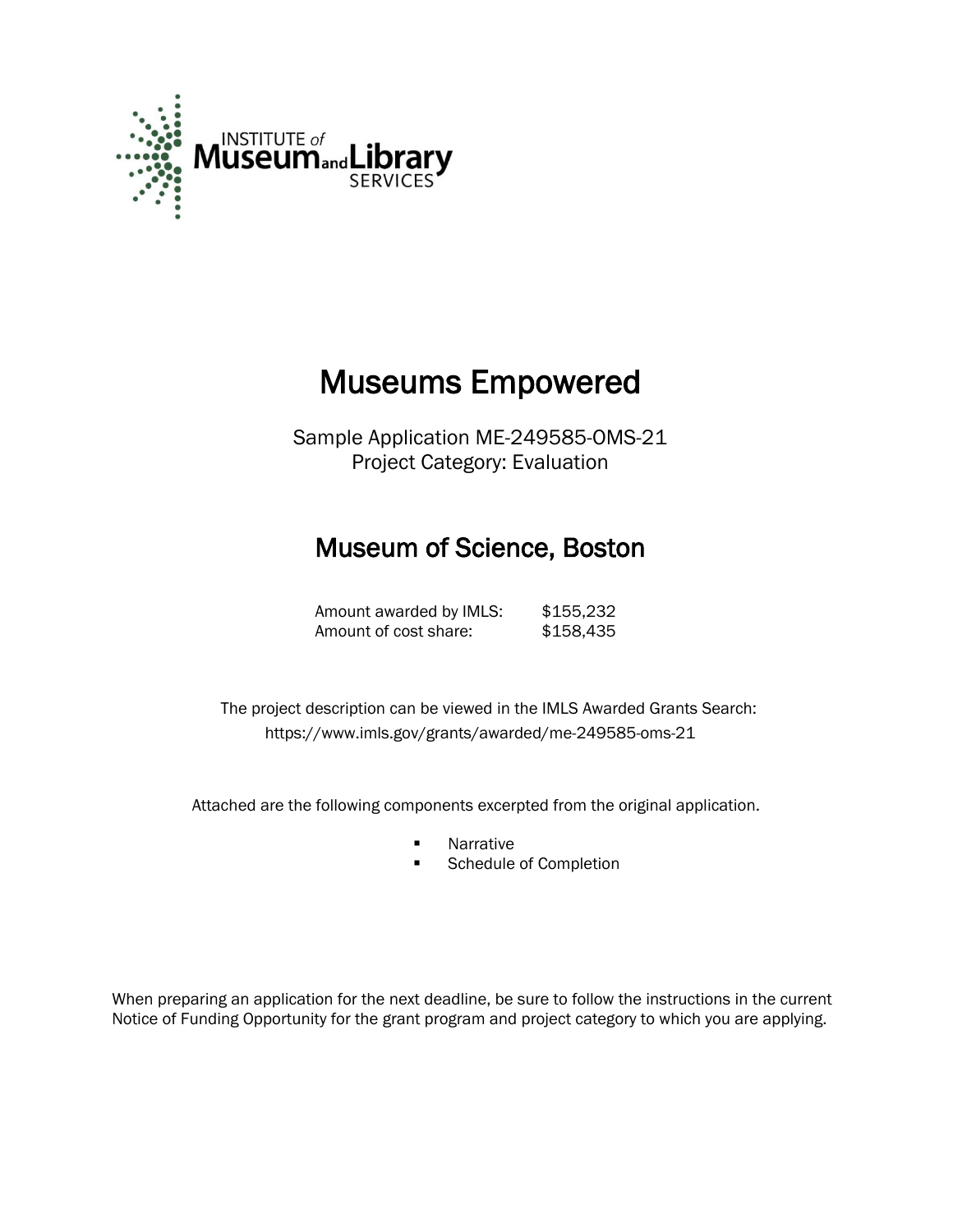#### NARRATIVE

The Museum of Science, Boston (MOS) proposes a two-year diversity, equity, access, and inclusion (DE&I) focused professional development initiative, Goal-setting for Relevant and Overarching Workplace DE&I (GROW DE&I). With expert support, we will gain an understanding of DE&I concepts and best practices and then incorporate them into our organizational accountability system of Objectives and Key Results (OKRs). We will review the existing OKR system; learn from experts, such as Marguerite Fletcher at Fletcher Consulting, LLC, about how to integrate DE&I into our goals; design training modules for the entire staff about DE&I concepts and how to incorporate them into the OKR process; and refine and formalize the training process so it can become a sustainable part of Museum operations moving forward. This will help the Museum produce an approach for ongoing DE&I work that is comprehensive, democratized, strategic, action-oriented, and transparent.

### PROJECT JUSTIFICATION

#### Need, Problem, or Challenge

Diversity, equity, and inclusion have been important topics in museums for years, but the murder of George Floyd in May 2020 and the subsequent social movements around the country spurred many museums, including MOS, to make new public statements in support of or commitments to DE&I initiatives, especially around race and racism (Dafoe & Goldstein, 2020). These statements and commitments have drawn public attention (Greenberg & Solomon, 2020), as lack of diversity among visitors and staff has been a longstanding issue in the museum field. The most engaged and loyal museum visitors are generally much less diverse than the overall population, and apart from directors of human resources, the vast majority of directors and senior staff at U.S. science and children's museums are white (Jennings & Jones-Rizzi, 2017). At MOS, organizational efforts to connect and engage with communities of color and other groups who are underrepresented in science, technology, engineering, and mathematics (STEM) has traditionally focused on access to the Museum, but we have not yet fully grappled with more transformative aspects of equity work, including assessing internal organizational culture (CAISE, 2018). A recent workplace climate study conducted by Fletcher Consulting, LLC highlighted employee concerns around the lack of racial diversity at all levels and recommended more training and equitable professional development opportunities for all staff (Fletcher & Williams, 2020). In addition, a recent staff survey showed that one-quarter of the approximately 200 respondents have felt uncomfortable, unwelcome, or discriminated against at MOS, and only 55 percent said they had access to resources and training to support an inclusive climate (Museum of Science, 2020).

With the full support of new President Tim Ritchie, the Museum is now making a strong push to change and refocus on the development of our staff. The Museum is currently acting on another recommendation from Fletcher Consulting, LLC by creating a permanent DE&I Committee to serve as the Museum's point of contact for organizational DE&I efforts. To meet the demand for action on DE&I, MOS created an Interim DE&I Task Force in Summer 2020 to draft recommendations and a charter for the permanent DE&I committee. Among the responsibilities of the DE&I Committee will be to ensure that DE&I is embedded in Museum policies and practices and to set and track quarterly and annual organizational DE&I goals using the Museum's OKR system (see Supporting Document 3, DE&I Committee Charter). The OKR system originated in the technology industry, and companies like Google have credited it for helping them achieve growth and strategic alignment (Doerr, 2018). OKRs are especially useful for aligning strategic efforts across an organization, as OKRs are set at multiple levels, from organizational to individual (Wodtke, 2016). Given that the emphasis on DE&I and the OKR system are both new to MOS, we seek comprehensive training and professional development that will help us optimize OKRs to align DE&I best practices that help push the Museum to achieve its DE&I goals.

### Studies, Plans, or Best Practices

Goal setting and strategic planning around DE&I are challenges across the museum field. While many museums state that DE&I are priorities for them, establishing and tracking DE&I practices across organizations is less common. According to a recent study, fewer than half of the 580 museums surveyed have created DEAI action plans, and 89 percent have not established metrics to track progress on DE&I goals (Garibay & Olson, 2020). In a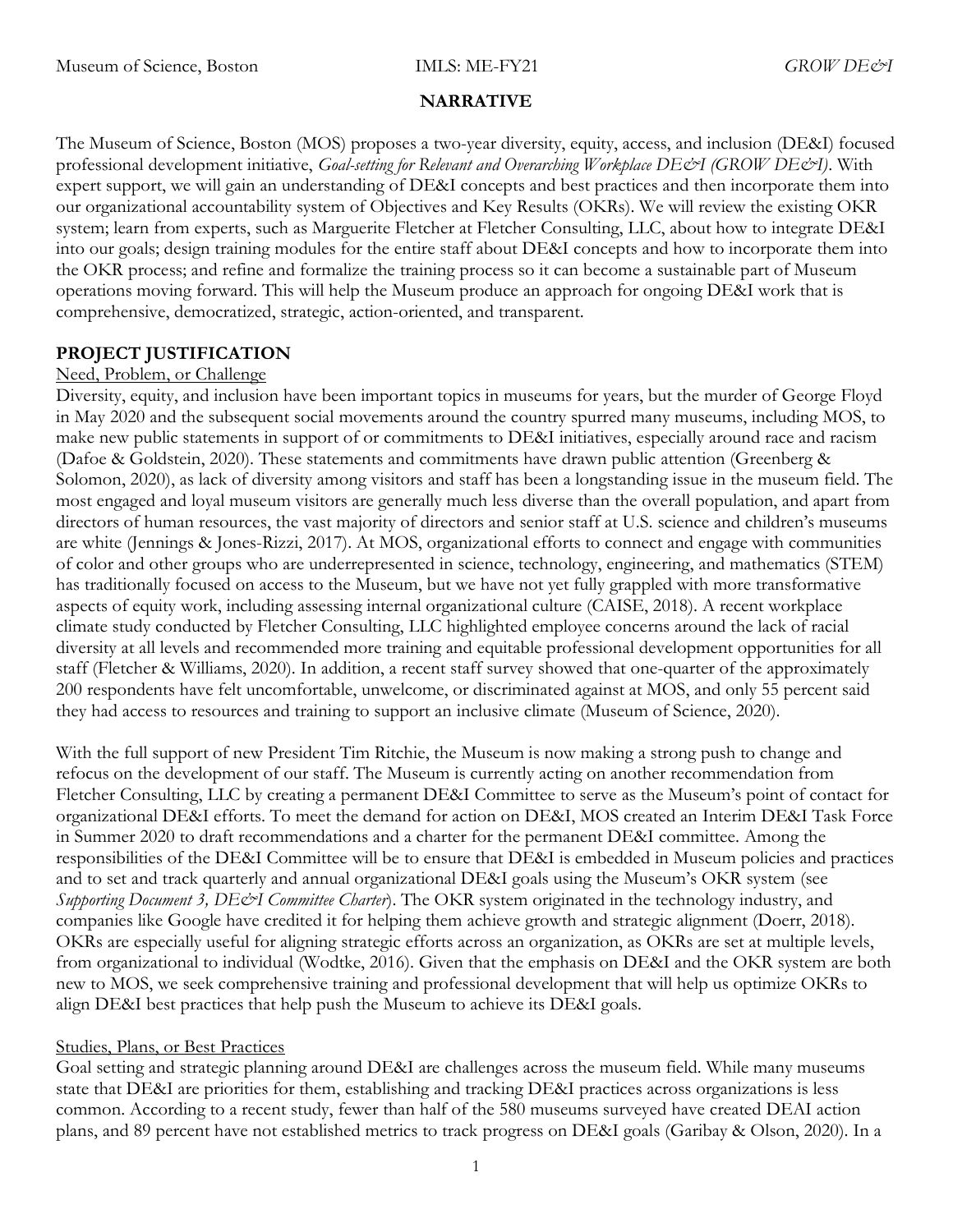similar vein, the MASS Action project is currently assessing museums' recent public statements on racial justice for six key criteria: 1) acknowledgement of racism; 2) structural analysis of the organization's role in racist practices; 3) actions the organization will take to address the problem; 4) desired outcomes; 5) deadlines; and 6) financial investment to achieve these outcomes. While their analysis of 572 statements is ongoing, they point out that very few statements include specific deadlines or mention financial investment (MASS Action, 2020).

Along with DE&I training and professional development, the OKR system is well suited to addressing the above problems. OKRs encourage alignment across museums. Accounting for and working to align different elements of an organization can positively contribute to creating sustainable change (Martins & Coatzee, 2009).

At MOS, OKRs are posted online and accessible to all, creating transparency and opportunity for learning. As recommended by MASS Action's analysis, OKRs are time-bound, which can motivate quick progress toward a goal (Wodtke, 2016). Other sectors also use OKRs for goal setting in diversity, equity, and inclusion. In recent years, companies such as Twitter, Crunchbase, and Fractured Atlas have incorporated DE&I into their OKR system in order to hold themselves accountable for change in these areas (McConnell, 2020; Thomas, 2020; Wagner, 2015). With effective training, OKRs can be uniquely suited to advancing a new vision of DE&I at the Museum.

#### Project Beneficiaries

All Museum of Science staff, interns, volunteers, and visitors will benefit from this project at different phases. Most importantly, all staff will benefit by informing the development of, and ultimately participating in, training modules. Additionally, those who participate in the front-end and formative evaluations of the modules will be able to shape their content and format. By participating in the final trainings, staff will build their understanding of DE&I concepts as well as their capacity to use the OKR system for effective goal setting. Ultimately, enhanced staff capacity to work towards DE&I will influence the visitors and learners who interact with all of the Museum's educational opportunities, from exhibits to programs to online resources and more.

Throughout the project, the newly formed DE&I Committee will benefit from Marguerite Fletcher's extensive knowledge of the field and expertise in supporting similar committees across different types of organizations. The Committee will learn about best practices for organizing and operating together as a group, as well as performing the tasks set out for them in their draft Charter (see Supporting Document 3, DE&I Committee Charter). Participating in the evaluation with Sarah Cohn of Aurora Consulting will also benefit the Committee by helping them learn how best to conduct an annual staff survey and collect ongoing feedback from all staff about DE&I efforts at MOS. An effective DE&I Committee will push the Museum to put its DE&I values into practice.

Human Resources staff will also benefit by growing their knowledge and capacity of effective DE&I trainings, and the project will support their work of training the 300 staff members at the Museum through the creation of multiple training modules. After the trainings are presented to current staff, recordings of the live portions will be housed in our Human Resources Information System (HRIS) and shared with all new hires, interns, and volunteers. The virtual trainings will provide a universal message and understanding of DE&I practices and how all members of the MOS community can incorporate them into the OKR system.

#### Advancing Institution's Strategic Plan

The 190-year history of MOS is a story of growth driven by public curiosity, an ever-expanding definition of science, rapid changes in technology, and a need to stay relevant in an ever-changing world. The Museum is now proposing a bold new direction to open itself up to the community in both literal and figurative ways, with a singular goal: to inspire a lifelong love of science in everyone, in order to create a world where science belongs to each of us, for the good of all of us. This will be the largest transformation in the Museum of Science since its move to Science Park in 1951, becoming a Museum that centers the community's needs first, foremost, and always, and imagines action-oriented, inclusive solutions for the most exciting scientific challenges of our time. The COVID-19 crisis has brought into clear focus the need for a more science-engaged and science-literate society. The Museum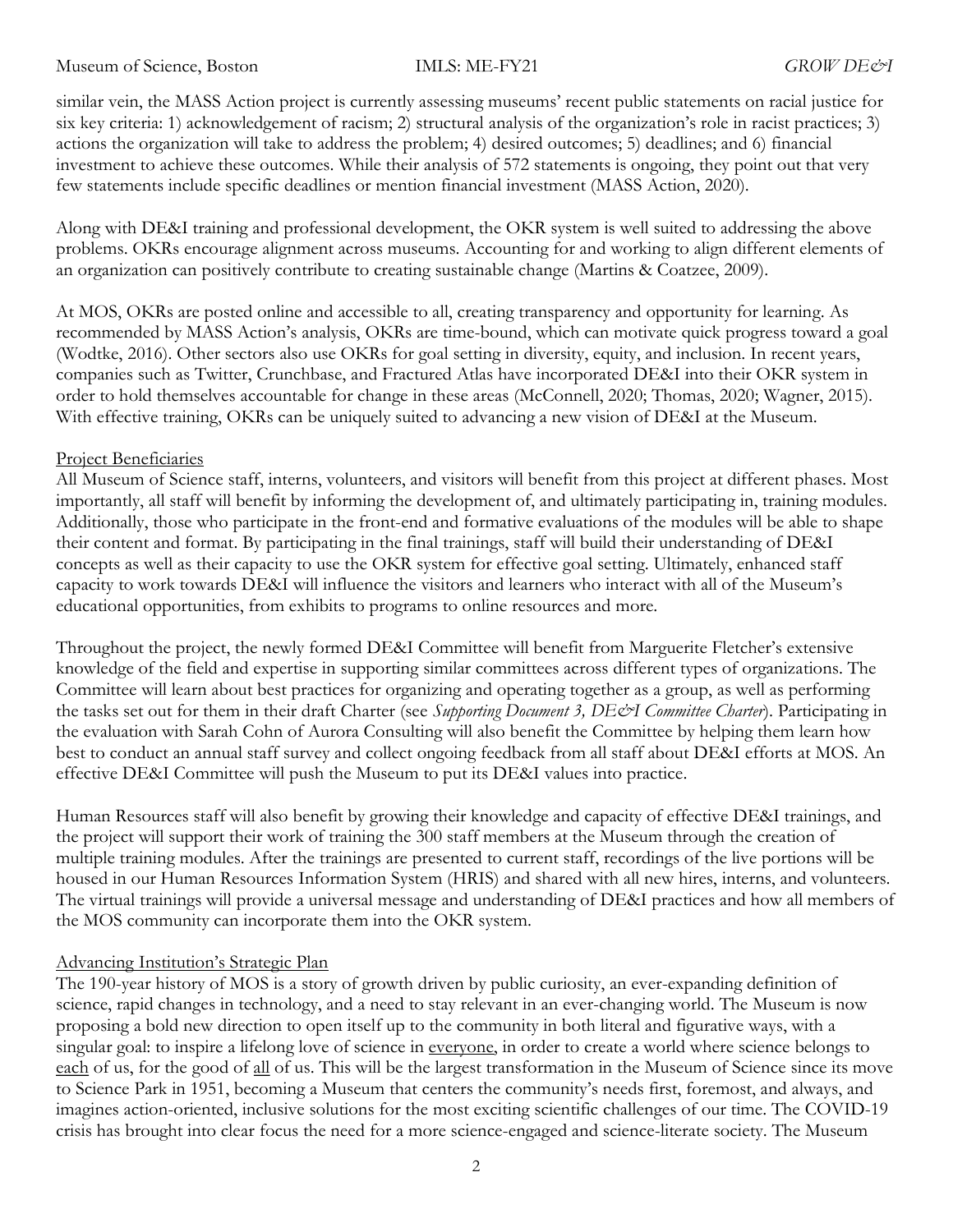has accelerated its strategic plan in direct response to this crisis, with heavy emphasis on equity and inclusion. To ensure the Museum's ability to create experiences that empower everyone to see themselves in science and STEM, it is critical that everyone's voices, including our staff, are included and respected and that staff are empowered to advance DE&I and develop skills for using the Museum's OKR accountability system. (See Strategic Plan Summary.)

### Addressing Goals of ME Initiative

This proposal addresses the Museums Empowered goal of Building Capacity by equipping staff with knowledge about how to advance DE&I in a museum and developing staff skills for using the organization's OKR accountability system to align individuals' efforts towards collective impact. The training materials developed through this project will be widely available to all staff, and the capacity building efforts will also support the Museum's DE&I Committee in providing ongoing assessment and guidance about how to be strategic and comprehensive in pushing DE&I changes. This work will have far-reaching impacts throughout every Museum department and division, influencing the ways we work with one another and the ways our work serves and improves the well-being of our communities.

### Alignment with ME Project Category

Building on its prior effort that focused on professional development for culturally responsive evaluation (Building ICE, MA-40-19-0277-19), this project expands the scope of capacity building so that all staff have access to training resources about DE&I and enhancing their cultural responsiveness, no matter what job they hold. Training in integrating that knowledge into practice through the OKR system will empower each staff person to advance DE&I in their work, whether this is their first time thinking about DE&I or whether they are seasoned advocates. This approach will support the breadth of DE&I work, with staff implementing changes from Human Resources to community outreach to exhibition design to facilities, and beyond. In addition, the DE&I Committee, working with E20, our expansive leadership team, will provide regular recommendations about how the OKRs can support depth by aligning efforts towards key priorities for supporting the Museum's DE&I efforts strategically.

### PROJECT WORK PLAN

#### Project Activities

The project activities will involve four phases, as described below. The different phases build upon one another to support a data-informed, iterative process of developing, testing, improving, assessing, and disseminating products that will support the Museum in amplifying its DE&I efforts strategically and will inform other museums doing similar work.

Phase I - Information gathering: During this initial stage, the project team will collect relevant information that will inform project activities. First, the project's external evaluator, Sarah Cohn of Aurora Consulting, will hold three focus groups with 24-30 staff representatives from across the Museum about what they would most value in a training module about using OKRs to advance DE&I. Additionally, external experts will provide coaching for the DE&I Committee members to build their capacity for ongoing information gathering, which will persist past the end of the grant period. The DE&I Committee's Charter states that the Committee will conduct an annual staffwide survey to inform DE&I work and a quarterly assessment of OKRs related to DE&I. To support the Committee in doing this work, Sarah Cohn will coach the DE&I Committee's Survey Subcommittee in how to conduct a staff-wide survey about staff's needs and interests for training about DE&I. This survey will also serve as a benchmark for the summative evaluation (see Phase IV below). Marguerite Fletcher of Fletcher Consulting will coach members of the DE&I Committee's OKR Subcommittee through a process of assessing past OKRs with regards to DE&I. These coaching activities will continue throughout the project timeline in a scaffolded way that moves from learning about how to assess past OKRs to developing a process about how to make recommendations on how staff can optimize the OKR process for strategic, collective impact. Both coaching efforts will culminate in the development of a guide for DE&I Committee members (see Phase IV below).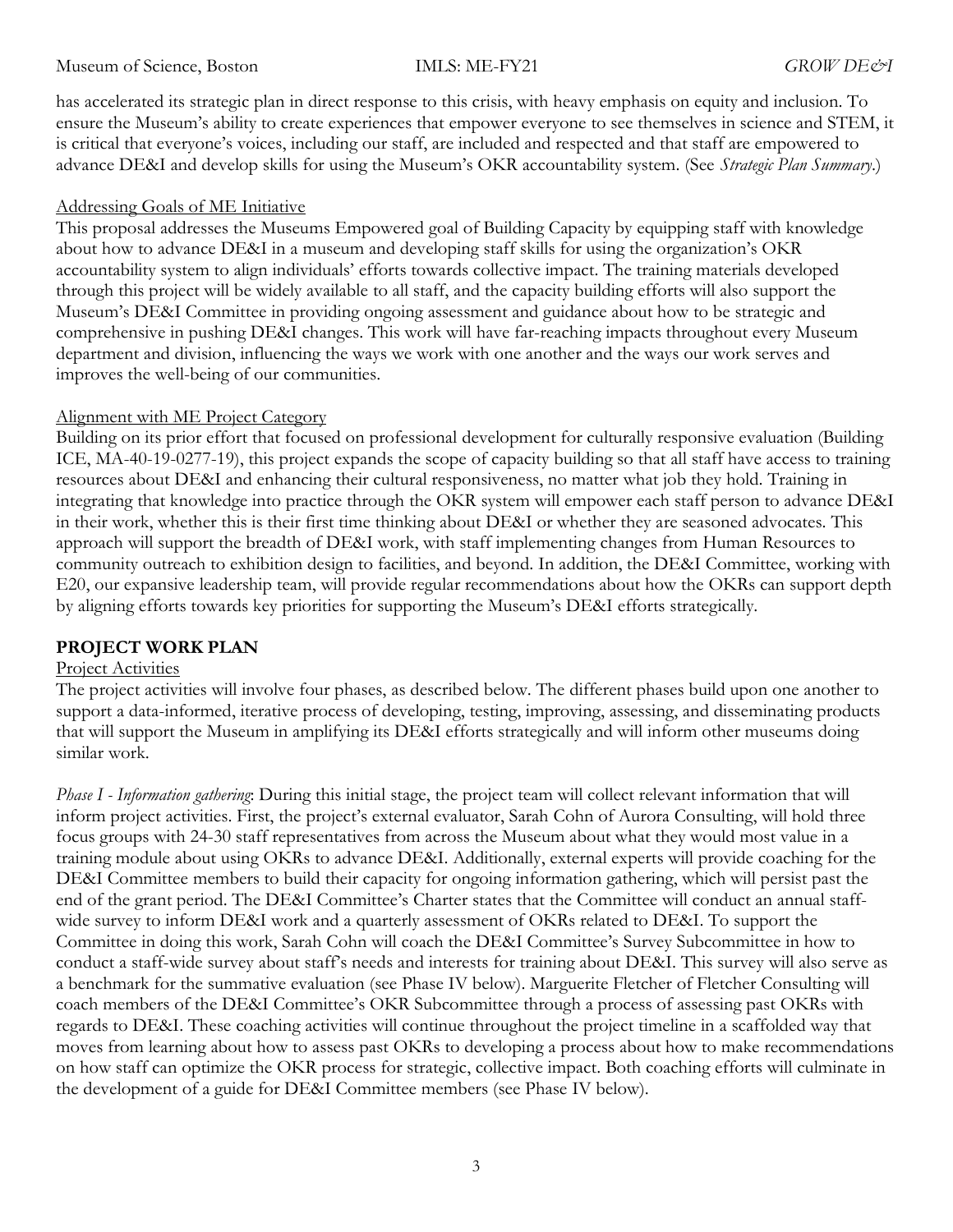Phase II - Develop, deliver, and formatively evaluate the prototype training platform: Using the information gathered from Phase I, Marguerite Fletcher will work with the project team to create two training modules: DE&I Basics and Incorporating DE&I into Your OKRs. Although the exact content will be informed by the results of Phase I, we envision that the first session will establish shared definitions for DE&I work as well as theories and research-based best practices about effective strategies for advancing DE&I in museums. The second training will focus specifically on how to use the OKR process to set strategic and effective goals for DE&I. Each module will consist of a set of short training videos and activities that will be easily update-able and will apply the Universal Design for Learning framework (CAST, 2018), an approach for optimizing inclusive learning experiences for all people. These recorded videos and activities will be hosted on the learning management platform in MOS's HRIS. This platform will be accessible to all staff and can be used to track completion of the sessions. In addition, the project team will develop a curated library of resources about DE&I and OKRs that employees can access on demand through the learning management platform should they wish to pursue additional learning beyond what is included in the modules.

In Phase II, Marguerite Fletcher will continue to coach members of the DE&I Committee in assessing OKRs at the end of each quarter and co-create recommendations about how to strategically align DE&I efforts in the upcoming quarter. Marguerite Fletcher will also provide specialized training for managers about how to support staff through the process of developing OKRs. The DE&I Committees recommendations and manager trainings will be shared on the learning management platform as well. Once the prototype DE&I Basics and Incorporating DE&I into Your OKRs trainings and resources are posted on the platform, the project team will test it with a group of approximately 30 staff from across the organization. The Museum's Research & Evaluation Department will gather surveys and conduct focus groups with these 30 staff to provide formative data about the prototypes (see Data Collection section below), which will inform revisions in Phase III.

Phase III - Revise and deliver full-staff training: Based on the formative evaluation findings from Phase II, the project team will make improvements to the training platform before offering it to all staff.

Phase IV - Summative evaluation and documentation: Phase IV will focus on measuring the outcomes of the training and developing dissemination products. Sarah Cohn, the external evaluator, will produce a summative evaluation report that shares the results of this work, which will be posted publicly on informalscience.org (see Data Collection section below). The centerpiece of the project's documentation will be the resources on the learning management platform of MOS's HRIS, which will be a lasting repository of tools that will be shared with all current and future MOS staff. In addition, Marguerite Fletcher, Sarah Cohn, and members of the DE&I Committee will co-create a guide, drawing on work from all phases of the grant, that outlines a process for the DE&I Committee to use for quarterly reviews of OKRs across the organization and writing recommendations that help guide staff goal-setting. Finally, two staff will propose and present an interactive conference session about incorporating DE&I into the goal-setting process at the American Alliance of Museums 2023 Annual Meeting in Denver, CO.

### Project Risks

There are several risks associated with the work of the GROW DE&I project. There may be a feeling among MOS staff that the Museum's existing practices are adequate and do not need to explicitly integrate DE&I initiatives. This feeling may make staff resistant to changing their OKRs or broader practices. The trainings will also be mandatory for all staff, so they may be resistant to adding a new training on top of their existing work. To address this issue and encourage broad institutional buy-in, we will include a range of MOS staff in the project to ensure that any changes we make are sensitive to all our stakeholders' needs.

### Key Staff

Three key staff will carry out primary duties of this proposal:

• Margo Smith, Director of Talent Acquisition & Development, will serve as Project Director and will oversee all project activities including budgeting; coordination with the DE&I Committee, Fletcher Consulting,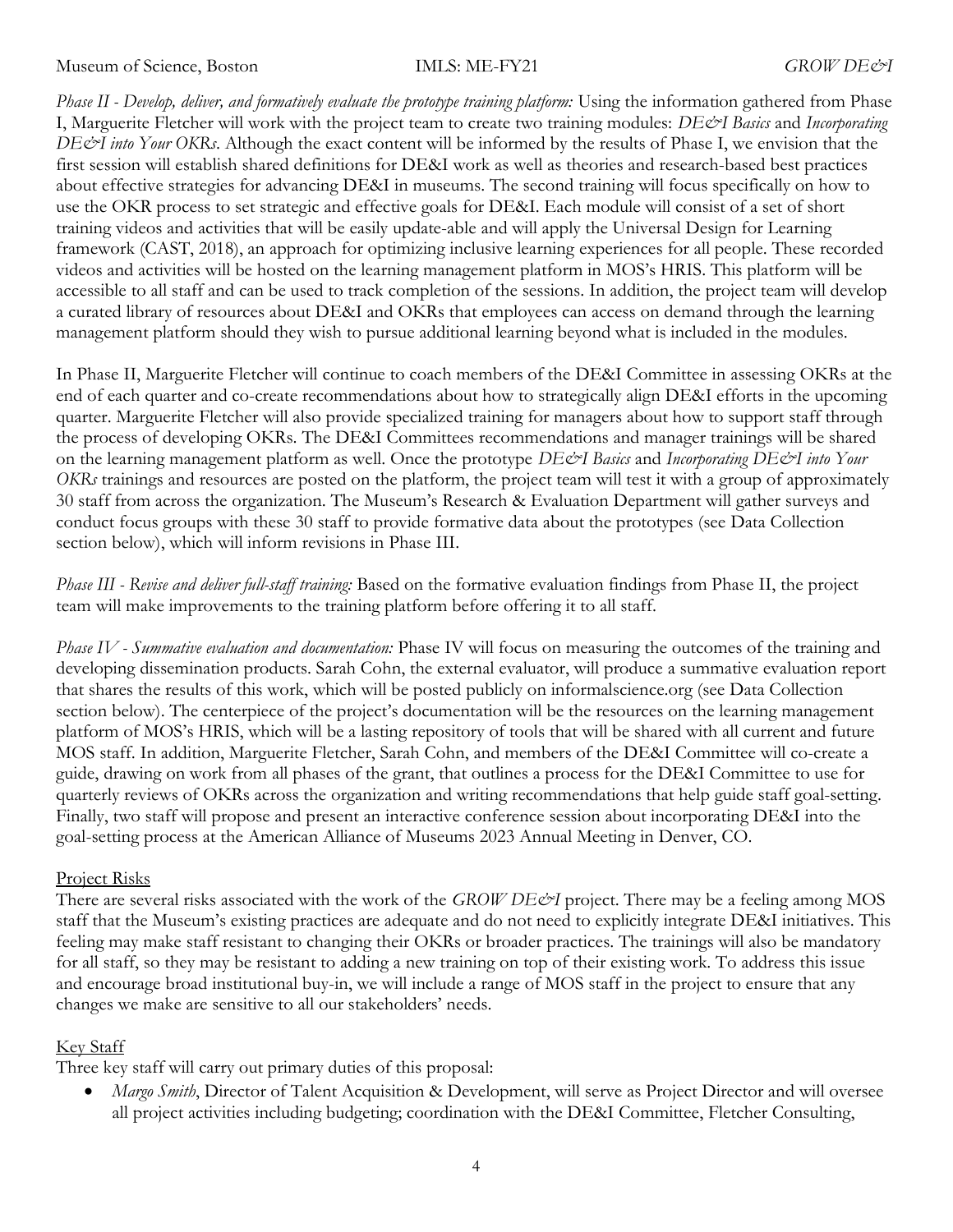LLC, and Aurora Consulting; development of project deliverables; and dissemination, including rolling out the trainings to all MOS staff.

- Elizabeth Kunz Kollmann, Manager of Research & Evaluation, will manage all internal evaluation activities for the project, including overseeing the staffing for the formative evaluation of the training modules as well as acting as a liaison with the external evaluator, Aurora Consulting. She is the Project Director of the Museum's current IMLS-funded grant about culturally responsive evaluation (MA-40-19-0277-19).
- Alexander Lussenhop, Research & Evaluation Associate, will lead the formative evaluation of the training materials, including designing an evaluation plan, as well as data collection, analysis, and reporting.

### Project Team

In addition to the Key Staff listed above, all ten members of the DE&I Committee will contribute to the information gathering in Phase I, the development of training modules in Phase II and the revision of those modules in Phase III, and the development of a guide about using the OKR process to advance DE&I change in Phase IV. Two external partners will also play key roles in this work:

- Marguerite Fletcher, Founder and President of Fletcher Consulting, LLC, a DE&I practitioner who has previously worked with the Museum to conduct a staff climate survey and to deliver staff-wide implicit bias training. She is a graduate of Harvard Law School and has worked with numerous Boston cultural institutions to support their DE&I efforts. She has experience coaching DE&I Committees and developing and leading high-quality trainings.
- Sarah Cohn, Principal Consultant at Aurora Consulting, has more than ten years of experience working in informal learning environments as an evaluator, planner, and leadership development expert. She is the evaluator of the Museum's current Building ICE grant (MA-40-19-0277-19) during which she has provided valuable, data-informed insights to enhance project outcomes. She will build on that work through the proposed project as the external evaluator. She will offer her expertise in organizational change and intercultural competence development as advisor to the DE&I Committee.

### Schedule of Work

The attached Schedule of Completion details the timeline for the project's activities.

#### Project Resources

The resources needed to complete this project successfully are the time of MOS staff and the two external experts. Beyond staff and consultant time commitments, the project will rely on the learning management platform in the Museum's HRIS. IMLS support will be fully integrated into the Museum's development of the DE&I Committee and staff OKRs, and matched by MOS funds. The Museum will meet the 1:1 cost share requirement through general operating funds, individual gifts, foundation grants, and/or endowments.

### Project Evaluation

The MOS Research & Evaluation Department (MOS R&E) will conduct formative evaluation in Phase II and Sarah Cohn from Aurora Consulting (AC) will provide external evaluation services throughout the project. For the formative evaluation, MOS R&E will gather surveys from the 30 staff who pilot test the training modules immediately after they complete the trainings and focus groups with the staff after they have applied their learning by writing OKRs that align their work with the organization's DE&I efforts. The survey and focus groups will identify the strengths and weaknesses of the training modules and gather insight about how they could be improved to better support comprehensive change.

For the external evaluation, AC will work collaboratively with the DE&I Committee and Fletcher Consulting to ensure that all elements of the evaluation are supportive of the Committee's goals and appropriately designed to capture the growth, change, and iterative development of both individual staff and organization-wide change efforts. The overarching evaluation questions that will guide the external evaluation include: 1) In what ways does GROW DE&I change MOS staff's understanding and use of use of OKRs to guide diversity, equity, and inclusion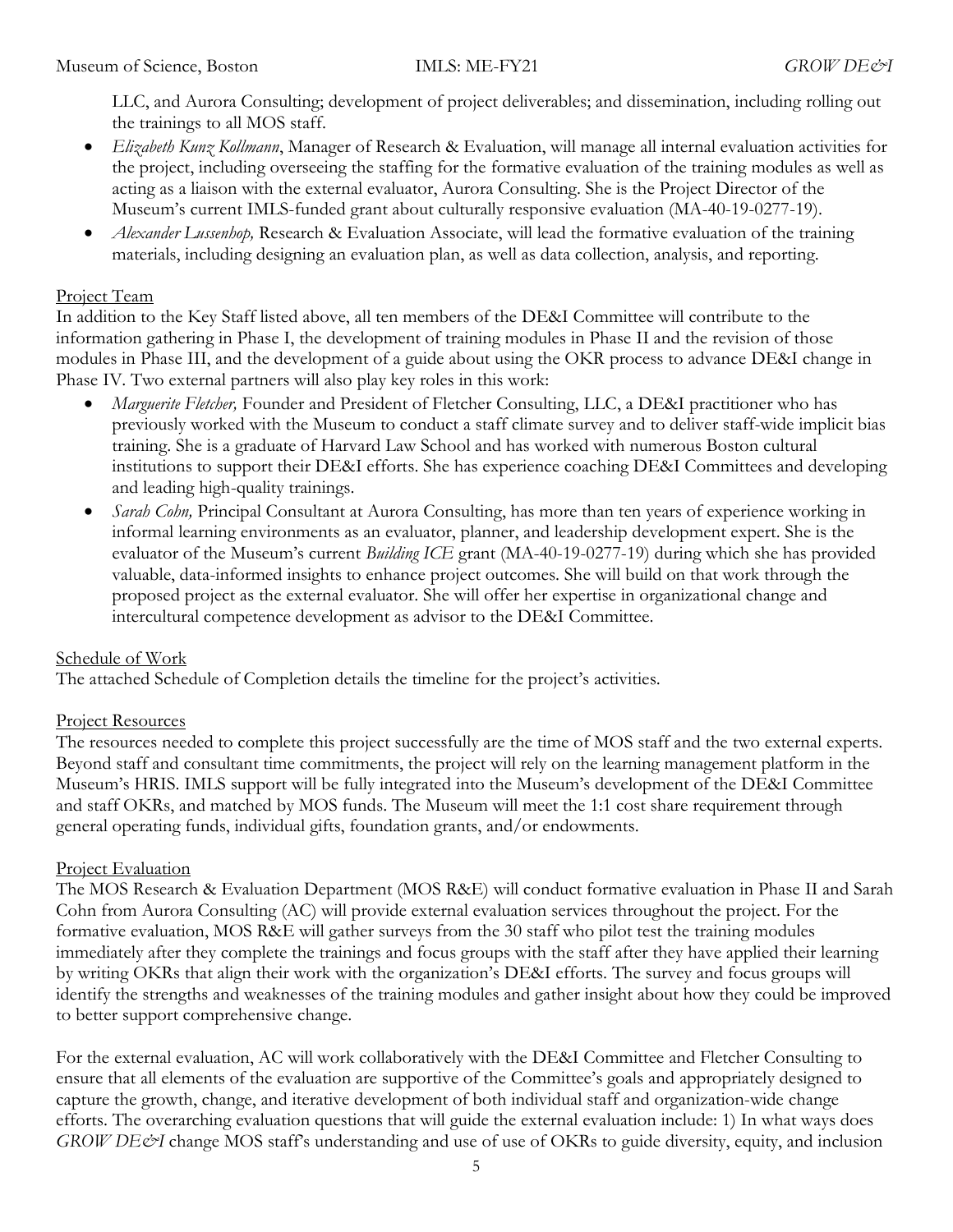in their work? 2) How do DE&I Committee members and Committee efforts develop as a result of the GROW DE&I project? 3) In what ways does the GROW DE&I project change how MOS identifies and works to improve issues of diversity, equity, and inclusion at the individual, departmental, and organization-wide levels?

The external evaluation will gather data at multiple points throughout the two-year project to monitor individual and institutional changes over time. The annual survey, which will be developed and used by the DE&I Committee during and after this project, will be used within this project to assess and monitor how staff shift in their awareness, understanding, confidence, and application of DE&I in their personal OKRs. Focus groups in Phase I will capture how individual staff and departments think about DE&I within the Museum, how they imagine shifts and personal effort may support organization-wide change, and what they hope to learn or do through the GROW DE&I project. DE&I Committee member and team interviews and discussions over the course of the project will track how the Committee develops both shared language and goals for the Committee's and the Museum's work as well as Committee structures and processes over time that support DE&I practices.

### Communications Plan

Target audiences for the communication plan are Museum of Science staff and staff at other museums who are engaged in DE&I work and wish to make their work more strategic and integrated throughout their organizations. The communication plan involves three key strands. First, a lasting result of the project will be a suite of materials to be hosted on the new training platform, including: 1) the DE&I Basics training module, 2) the Incorporating DE&I into Your OKRs training module, and 3) a curated library of resources about DE&I and OKRs that staff can use to deepen their learning. Through the platform, these materials will be available to all MOS staff and will be shared through all-staff emails and embedded in the HRIS system. New staff will be required to take the trainings as part of their onboarding process. Second, the project team will produce a fourth product, a guide for DE&I Committee members about how to conduct a quarterly assessment of OKRs and make recommendations about how staff can align their OKRs for collective impact. The guide will also include support for conducting the Committee's annual staff survey, and will incorporate evaluation findings from the external evaluation that support the Committee in doing its work moving forward. This document will be available on the HRIS homepage and will also be posted on the Museum's forthcoming DE&I webpage and shared in other public venues. Third, staff will propose a conference session for the American Alliance of Museums 2023 Annual Meeting to share findings from the project. Two staff will plan to travel to Denver, CO to present this session.

### PROJECT RESULTS

### Project Results

In alignment with IMLS Agency‐Level Goal 2: Building Capacity, all Museum staff members will:

- 1. Increase their awareness and understanding of how to craft strategic and actionable DE&I goals as a part of their OKRs.
- 2. Increase their interest in crafting DE&I goals as a part of their OKRs.
- 3. Increase their confidence in their abilities to craft DE&I goals as a part of their OKRs.
- 4. Practice crafting DE&I goals as a part of their OKRs.

Additionally, members of the DE&I Committee will:

- 1. Increase their understanding of how to analyze OKRs about DE&I and make recommendations about how staff can align their OKRs for greater impact.
- 2. Increase their confidence in their abilities to analyze and make recommendations about DE&I-related OKRs.
- 3. Practice analyzing OKRs about DE&I and making recommendations based on findings.

### Audience Change

As these goals show,  $GROW$  DE $\acute{\textless}I$  is focused on increasing the capacities of individual MOS staff as a way to improve the Museum's ability to achieve its DE&I-related goals. During the grant timeline, MOS will experiment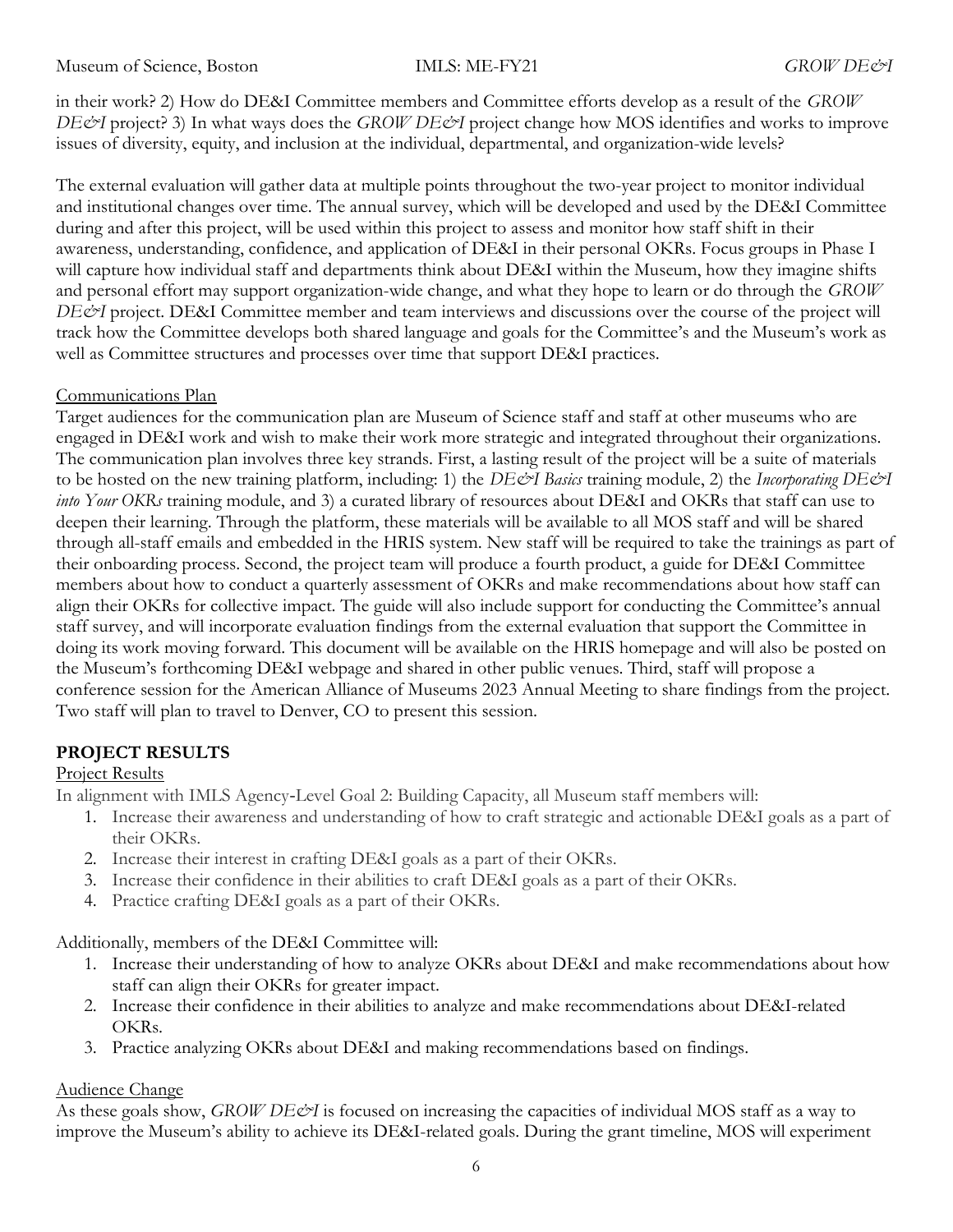with how to craft and train staff to craft DE&I goals as a part of their quarterly OKRs. However, it will take longer than the grant period for these new practices to be implemented in an ongoing way at the Museum. During the grant period, we anticipate more impacts on individuals than the institution overall. As MOS continues to integrate DE&I goals into OKRs after the grant period, we expect to see more organizational-level learning and change.

#### Data Collection

As the Project Evaluation section above describes, data collection will consist of: 1) a Museum-wide, annual survey to assess staff needs and interests for DE&I-related trainings and track changes in awareness, understanding, confidence, and application of DE&I in OKRs before and after the trainings; 2) three focus groups (totaling 24-30 people from across the Museum) at the beginning of the project about what types of resources would best support them in integrating DE&I goals into their OKRs; 3) quarterly reviews of the Museum's OKRs; 4) surveys and focus groups with the approximately 30 pilot testers of the prototype training platform to identify areas of improvement; and 5) interviews and discussions throughout the project with DE&I Committee members to evaluate the Committee's use of the OKR process over time.

#### Tangible Products

As described in the Communications section above, the products from this project will include: 1) an introductory DE&I training module, 2) a training module about integrating DE&I into the OKR process, and 3) a curated library of DE&I and OKR resources that staff can draw on to deepen their learning, all to be hosted on the Museum's learning management platform. The project will also produce 4) a guide for DE&I Committee members about how to conduct quarterly reviews of the institution's OKRs and make recommendations about how staff can support strategic DE&I efforts; how to conduct an annual survey to gather staff input about DE&I issues that OKRs should address; and evaluation findings from the external evaluation. Finally, the project will create 5) a conference session and associated materials (e.g., slides and handouts) for the American Alliance of Museums 2023 Annual Meeting.

#### Project Sustainability

GROW DE&I will provide MOS with the opportunity to learn from experts who specialize in DE&I and explore our OKR system. The premise of the project is that, by allowing staff to learn from outside experts and apply what we learn, we will set the groundwork for the long-term integration of DE&I practices in our work. Therefore, a critical outcome of the GROW DE&I project is that participants, particularly the DE&I Committee members and MOS Human Resources, have the chance to build both the knowledge and the skills necessary to both analyze and provide guidance to the Museum about using the OKR process to achieve our DE&I aims. Both Committee members and Human Resources should also be able to train all staff in how to include DE&I practices in their OKRs. To ensure growth in skills, the DE&I Committee and MOS staff will practice including DE&I efforts in their OKRs as well as analyzing OKRs to understand trends and provide recommendations. By practicing these processes as a part of GROW DE&I, we will be able to learn how to optimize these processes and determine how to integrate this work into our ongoing operations. To sustain the benefits of GROW DE&I beyond the lifecycle of this grant, we will create training resources for all staff about DE&I practices and how to include them in quarterly OKR goals. These materials will be shared through the learning management platform in the Museum's HRIS, which will be accessible to all staff and will be used as a part of the on-boarding process for new staff so all staff at the Museum are supported to advance our core DE&I initiatives in a way that coordinates individual agency towards deep strategic impact.